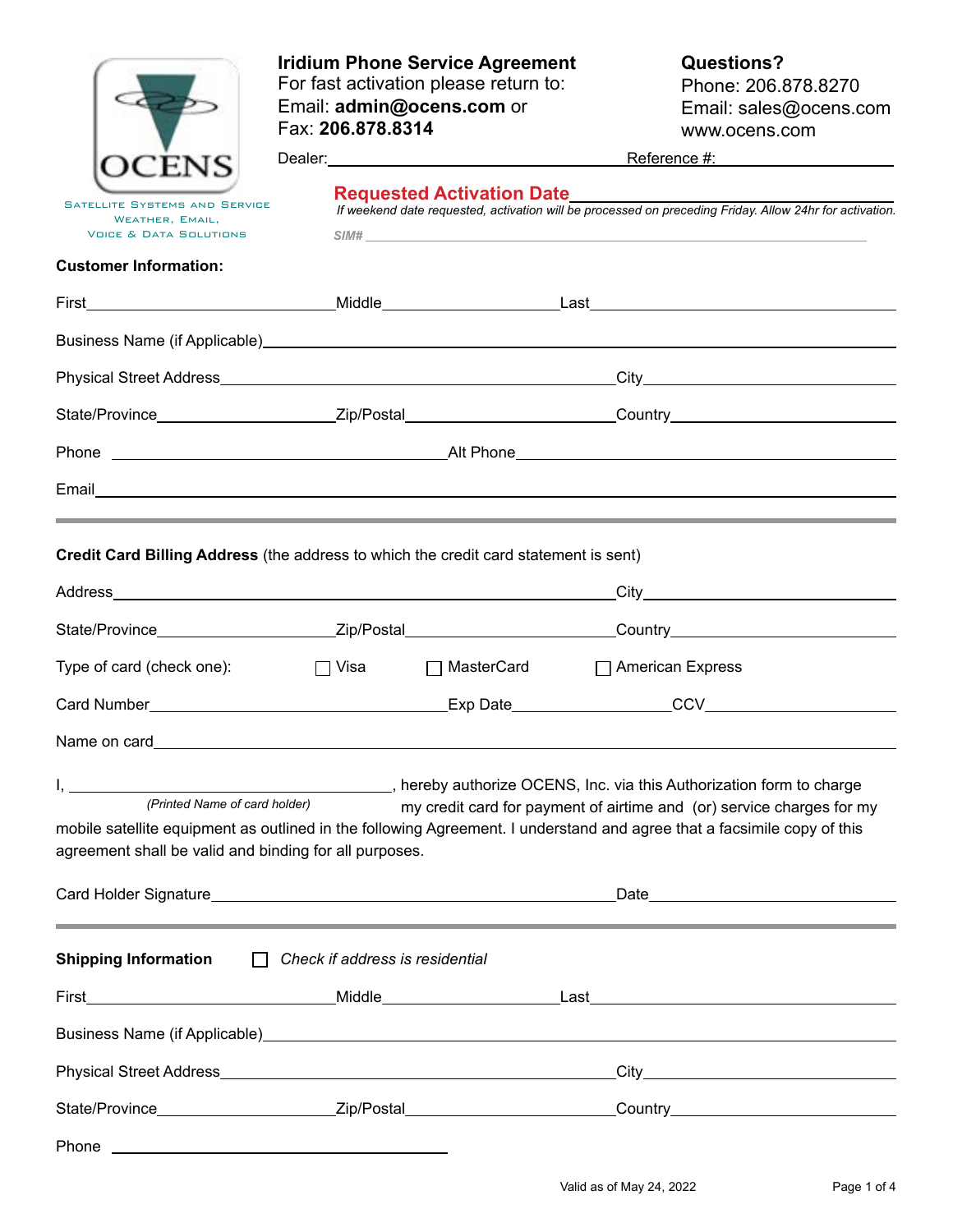# **Global Airtime Plans** for hand-held phones: Same rate world wide **Iridium Phone Service Agreement**

|        | <b>Global Prepaid</b><br><b>Plans</b> | Valid For | Price (USD)        | <b>Effective USD/minute</b><br>for voice and data<br>calls from phone | Global<br>Postpaid Plan <sup>4</sup>                                                        | Included<br><b>Minutes</b> | Minimum<br>Term | Included<br><b>SMS</b> | Monthly<br>Fee (USD) | Additional<br><b>Minute Rate</b> |
|--------|---------------------------------------|-----------|--------------------|-----------------------------------------------------------------------|---------------------------------------------------------------------------------------------|----------------------------|-----------------|------------------------|----------------------|----------------------------------|
|        | 75                                    | l month   | \$150 <sup>1</sup> | \$2.00                                                                | Monthly                                                                                     | 0                          | 1 <sub>mo</sub> | 0                      | \$68.95              | \$1.49                           |
|        | 150                                   | 2 months  | \$2951             | \$1.97                                                                | Basic                                                                                       | 10 Voice or                | 3 <sub>mo</sub> | 10                     | \$59.95              | \$1.39                           |
|        | 200                                   | 6 months  | \$565              | \$2.72                                                                |                                                                                             | Data                       |                 |                        |                      |                                  |
|        | 300 <sup>1</sup>                      | 12 months | \$719              | \$2.36                                                                | 75                                                                                          | 75 Voice                   | 3 <sub>mo</sub> |                        | \$89.95              | \$1.39                           |
| $\Box$ | 600                                   | 12 months | \$874              | \$1.41                                                                | 150                                                                                         | 150 Voice                  | 3 <sub>mo</sub> | Unlimited              | \$119.95             | \$1.39                           |
|        |                                       |           |                    |                                                                       |                                                                                             |                            |                 |                        |                      |                                  |
| $\Box$ | 1200                                  | 24 months | \$1748             | \$1.41                                                                | Unlimited Iridium to Iridium calling - \$33.00 per month<br>Add-on for selected plan above. |                            |                 |                        |                      |                                  |
|        | 3000                                  | 24 months | \$3229             | \$1.07                                                                | Data Only Plan - \$25 per month / \$1.08 per min                                            |                            |                 |                        |                      |                                  |
|        | 5000                                  | 24 months | \$4699             | \$0.90                                                                | Calls billed in 20 second increments<br>Device IMEI:                                        |                            |                 |                        |                      |                                  |

## **Regional Plans:** Special programs for land-mobile users in certain geographic areas

| <b>Regional Land-Mobile</b><br>Prepaid Plans <sup>4</sup> | Coverage                                                                         | Included<br><b>Minutes</b> | Validity/Term | Price (USD)    | USD/minute for<br>in-region voice<br>calls from phone | Reloadable w/<br>Rollover? |
|-----------------------------------------------------------|----------------------------------------------------------------------------------|----------------------------|---------------|----------------|-------------------------------------------------------|----------------------------|
| Africa                                                    | Contact OCENS for list of<br>included countries                                  | 400                        | 12 months     | \$485          | \$1.21                                                | No                         |
| <b>MENA</b>                                               | Contact OCENS for list of<br>included countries                                  | 400                        | 12 months     | \$642          | \$1.60                                                | <b>No</b>                  |
| Northern Lights <sup>3</sup>                              | Alaska and Canada                                                                | 200                        | 6 months      | \$299          | \$1.49                                                | Yes                        |
| South America                                             | Contiguous South America                                                         | 200                        | 6 months      | \$275          | \$1.37                                                | Yes                        |
| Australia/New<br>Zealand                                  | Australia offshore to 200 miles<br>and the landmass of NZ off-<br>shore 12 miles | 0                          | Monthly       | \$52 per Month | \$0.90 inside A/NZ:<br>Data calls \$1.69<br>per/min   | n/a                        |

\$50 activation fee applies unless otherwise noted. <sup>1</sup> New activations only. Cannot be used to reload an existing sim. Minutes do not roll over. <sup>3</sup> One-time activation fee of \$75.4 2-stage calls: \$2.03 per min; Iridium to Iridium or to Voicemail: \$0.90 per min; Additional SMS \$0.54 each.

## **Additional Services for your Iridium Phone**



No matter where you find yourself on land or sea SpotCast will work through your SMS-capable satellite phone to provide weather information to you. SpotCast is designed specifically for satellite phones and rapidly delivers well-crafted multiperiod weather forecasts across several weather variables.

Please add the following weather report service to my Iridium plan for \$10 per month (\$20 actviation fee applies).

SpotCast FlyCast Aviation Weather (Point forecast/METAR/TAF)

□ SpotCast with WaveCast - offshore wave and swell information



International calling rates apply to voice calls to many satellite phones. Depending on your cellular or PSTN carrier, these rates can be \$5 to \$10 per minute. VOCO dramatically lowers the cost of these calls and allows you to affordably call any satellite phone via a local number. Calls to this VOCO local number are

automatically routed to your satellite phone wherever it is in the world, then billed at a fixed per minute basis rather than the extreme rates long distance carriers will charge persons attempting to speak with you.

<www.ocens.com/voco> Yes, please add VOCO calling to my satellite plan for \$10 per month plus calls. (\$12 activation fee applies) I would like to requested a number with the following area code:



SnapTrack is OCENS response to the requests of many of our customers for a clean and simple solution to the tracking question. SnapTrack shortens the path from where you are in even the most remote of locations to a screen that captures the

'where' of your wanderings. SnapTrack is compatible with most satellite phones.

Add SnapTrack service for \$10 per month (\$20 activation fee applies)

<www.ocens.com/snap>

www.ocens.com/spotcast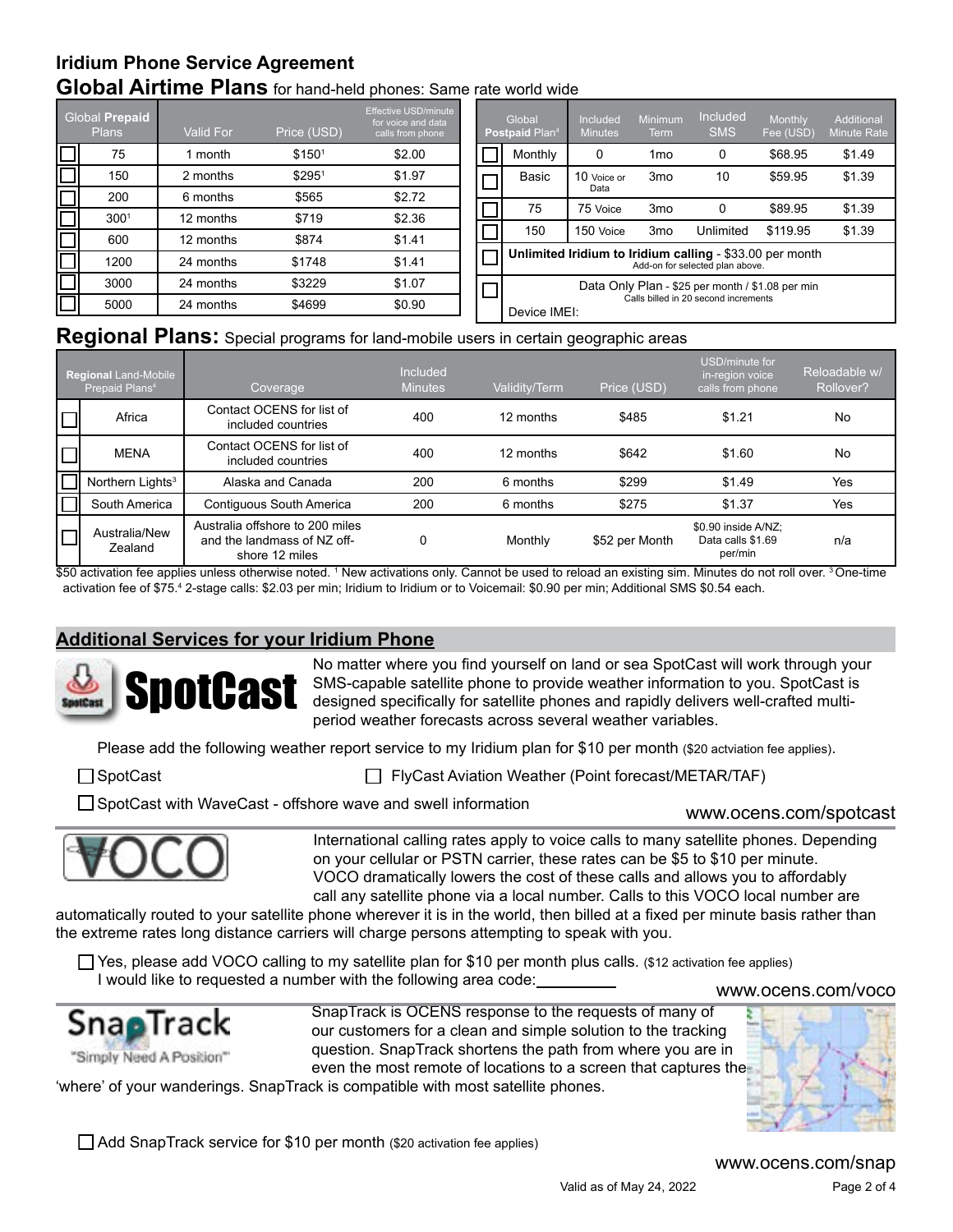### **Iridium Phone Service Agreement**

OCENS, Inc. Satellite Airtime Services Terms & Agreements

- 1. Availability of limited service: Service is generally available to satellite terminals equipped for this service when within the satellite footprint. Service is furnished to Customer or Customers authorized user. A telephone number may not appear in more than one terminal. Customer has no property right in such number. OCENS reserves the right to assign, designate, or change such number, when, in its sole discretion, such action is reasonably necessary in the conduct of business;
- 2. Voice and Data Transmission Use and Dropped Calls: Due to the technical nature of data setups and the inherent sophistication of voice and data transmission through a variety of satellites, systems and networks, OCENS makes no representation as to the success of voice and data calls through the system. Customer agrees that all voice and data call attempts regardless of ultimate successful transmission and termination will be paid for and no credits will be given in the event of disputes of this nature. Along with potential incorrect use (i.e., next to a building/obstruction), satellite systems have inherent flaws and anomalies that can create dropped calls of either voice or data nature. Dropped calls will not be credited. OCENS can provide data setup technical support beyond the normal provided setup instructions at an additional charge. Please consult with OCENS sales representative for further details;
- 3. Customer agrees to remain as a subscriber of the service for at least the Minimum Term or Duration associated with the airtime plan they have chosen in this service agreement. Customers terminating their service prior to the completion of any Minimum Term identified in the subject service agreement are responsible for payment of the balance of the monthly fees still pending on the contract and any other early termination penalties applied by the airtime provider;
- 4. This service agreement cannot be assigned without the written consent of OCENS. OCENS reserves the right to terminate this agreement at any time during the contract period;
- 5. Contractual Limitations: During the contract period, customer may change their pricing plan to a higher bundle (more megabytes or minutes) free of charge but in doing so will renew the applicable minimum contract period. Megabytes or minutes available in the new plan for the remainder of the upgrade month will be pro-rated based on the number of days remaining in that calendar month. If the upgrade occurs within a month, no credit will be given towards the previously active plan's service or consumption fees;
- **6. Account activation, renewal and deactivation: Accounts activated within a given month are billed on a pro-rated basis for the activation month using the number of days remaining in that activation month. Deactivated accounts are NOT pro-rated by the date of deactivation within a calendar month and full month payments of the postpaid monthly fee are due regardless of date of deactivation in the subject month.**

**a) Account deactivation request: Airtime accounts are automatically renewed on their presently active account service plan unless a written request for deactivation (or request to be moved to standby, see 6b below) is received by OCENS by no later than the 25th day of the deactivation month. Such written confirmation from an account holder specifying that they desire that their account be deactivated must be sent to admin@ocens.com. Communication should specify the desired Deactivation Date, and the SIM or MSISDN number of the subject account. If all terms under which the airtime sim was originally activated have been met by the requested Deactivation Date and all outstanding fees are paid, OCENS will complete the requested deactivation of the airtime account no later than at the calendar month end.**

**b) Active airtime accounts moved to Standby status: Airtime accounts are automatically renewed on their presently active account service plan unless a written request that the account be moved to standby (or deactivated, see 6a above) is received by OCENS by no later than the 25th day of the subject month. Such written confirmation from an airtime account holder specifying that they desire that their airtime account be moved to Standby must be sent to admin@ocens.com. Communication should specify the desired month when Standby status is to start and the SIM or MSISDN number of the subject account. If all terms under which the airtime sim was originally activated have been met by the requested Standby Date, OCENS will complete the requested move to Standby no later than at the calendar month end.**

7. Broadband service call-outs:

a) Satellite broadband terminals such as FleetOne, Fleet Broadband, BGAN, Certus, Openport and VSAT are capable of making high speed (broadband) Internet connections that can result in significant bills for satellite airtime if usage is not monitored and controlled. Use extreme caution when connecting a satellite broadband terminal to a computer network that may request or search for Internet access. This could result in the network utilizing the terminal to access the Internet. If you have ANY questions about connecting your terminal to a network, contact a computer network specialist.

#### b) FleetOne:

i) Customer confirms that any Fleet One terminal on which service is to be activated is under 500 GRT. Service must not and cannot be activated on vessels larger than 500 GRT.

 ii) Customer has reviewed FleetOne coverage areas and understands the reach of FleetOne Coastal service and its distinction from FleetOne Global coverage. Customer understands cross-ocean voyaging will require the use of a Global SIM card which is physically distinct from a Coastal SIM. Customer acknowledges that customer is solely responsible for vessel present and anticipated future location and for the activation and use of the FleetOne SIM card applicable to the subject location.

 iii) FleetOne Automatic Activation/Always Accessible Service: Customer recognizes that optimum FleetOne service and cost options are only possible through the use of the OCENS Sidekick satellite Wi-Fi router and an enabled FleetOne automatic activation setting. If Automatic Activation is not enabled, customer will incur Inmarsat minimum connect fees for which they are financially responsible with each email, message, position or weather transfer.

c) Satellite broadband terminals are NOT recognized as maritime distress devices, and customer understands that they should not be used for "SAFETY AT SEA" purposes.

- 8. Invoicing and Guarantee of Payment of Services: OCENS will invoice customer monthly for pending services if prepaid accounts or recurring charges and for services/ minutes used if post-paid accounts. Invoices shall be paid by credit cards. Customer understands that they are responsible for ALL AIRTIME CHARGES, including but not limited to direct airtime, long distance and roaming charges (if applicable) and charges for any customer elected, value-added services (when available). Payment must be made in US dollars. Customer requests for direct billing are subject to credit approval and may be subject to required deposits and/or direct payment by credit card or a guarantee authorized against a valid accepted credit card. OCENS reserves the right to change airtime rates at any time. Minimum billable volume is 0.001 MB;
- 9. Airtime Reserve OCENS shall monitor airtime usage by Customer with this equipment during the term of the use. Should airtime usage by Customer exceed US\$2500 in any seven day period, customer grants to OCENS the authority to charge such usage to customer's credit card immediately and, further, to place an additional US\$2500 in reserve, via credit card payment, against future usage.

Initials:\_\_\_\_\_\_\_\_\_\_